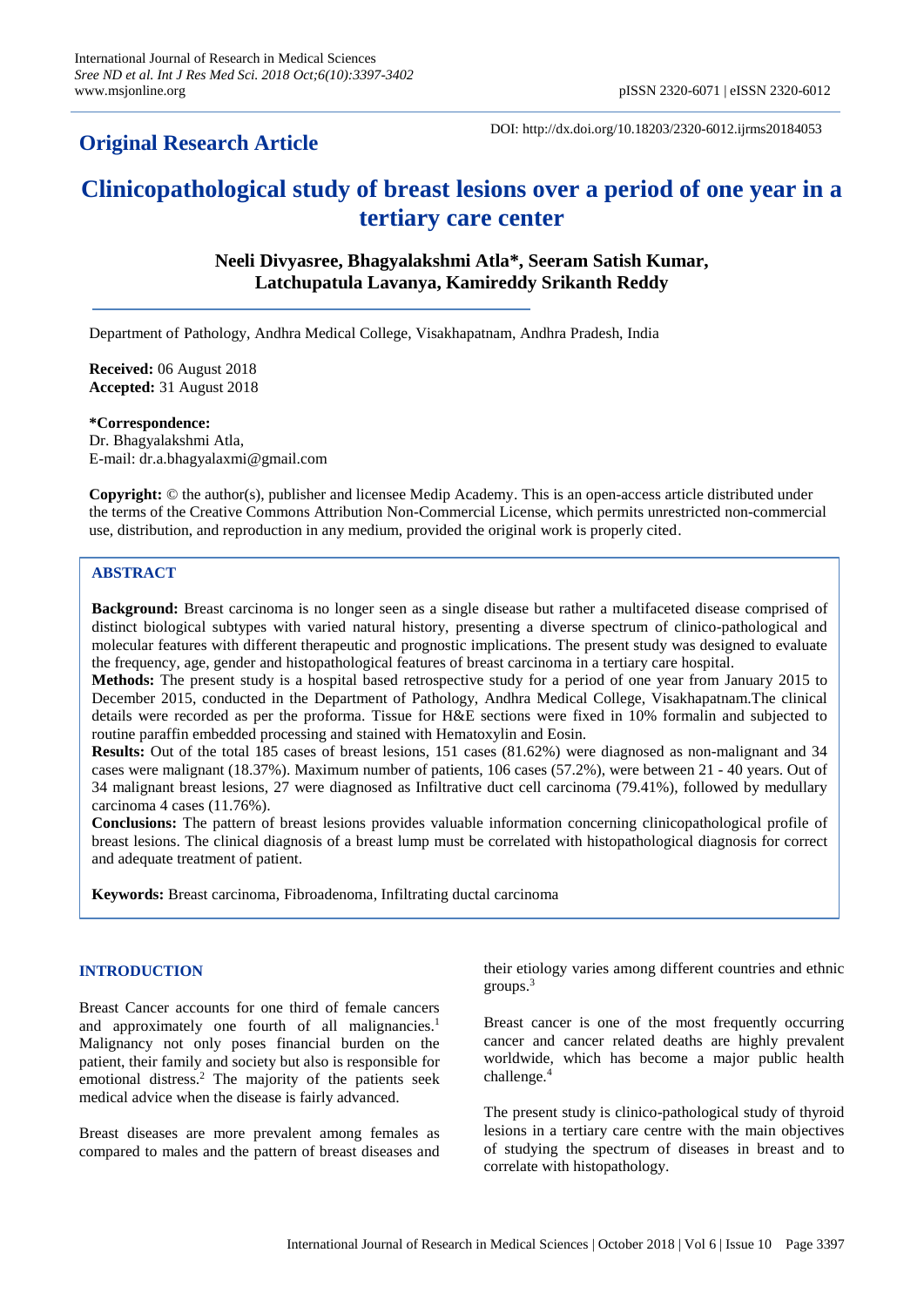# **METHODS**

### *Study design*

The present study is a hospital based retrospective study for a period of one year from January 2015 to December 2015, conducted in the Department of Pathology, Andhra Medical College, Visakhapatnam.

### *Inclusion criteria*

All mastectomy specimens received for histopathological examination suspected for neoplastic and non-neoplastic lesions of breast during the study period were included.

### *Exclusion criteria*

Women with an obvious malignant disease or those who had been treated for malignancy earlier were excluded.

### *Study subjects*

A total of 185 cases of breast specimens received in the Department of Pathology during this period were considered and studied. The lesions encountered in the present study were classified into inflammatory, noninflammatory and nonneoplastic, benign, and malignant conditions.

The clinical details were recorded as per the proforma along with mammography findings and related special investigations were taken into consideration. Fine needle aspiration was done by using non aspiration technique except for cystic lesions. In case of non diagnostic aspirates the procedure was repeated.

Specimens were collected in 10% formalin in fresh state and allowed to fix for 24hours. Specimens were thoroughly grossed with detailed examination according to standard protocol and bits were given. The following data was recorded- tumor size, infiltration of the tumor to nipple and aerola, posterior margin, adjacent breast changes, number of lymph nodes involved and size of lymph nodes. Representative tissue bits taken was subjected to routine processing, three to four micron thick sections were taken from the paraffin embedded blocks and sections were stained with Haematoxylin and eosin and were examined. The histopathological features were noted, and the tumors were diagnosed basing on WHO classification, and graded adopting Modified Bloom Richardson grading system. Each slide was examined for diagnosis by two pathologists who have experience of greater than 10 years. Any variation in the diagnosis of the specimen by pathologists was confirmed again by the senior most pathologist and the diagnosis in common was recorded.

### *Statistical analysis*

Data was analysed using Microsoft excel, chi-square test and  $p$  value  $\leq 0.05$  to establish the significance.

# **RESULTS**

In the present study, age of the patients ranged from 13 to 65 years with mean age of 34 years. Maximum number of patients, 106 cases (57.2%), were between 21-40 years (Table 1).

In the present study, out of 185 patients, 9 (4.8%) were male and 176 (95.13%) were female (Table 2).

# **Age Inflammatory Non inflammatory Non-Neoplastic Benign Malignant Total Percentage (%)**  $11-20$  2 7  $18$  - 27  $14.59$ 21-30 2 20 20 33 3 58 31.33  $31-40$  2 25 25 13 8 48 25.94 41-50 3 13 13 8 8 32 17.29 51-60 2 3 3 3 4 51  $\sqrt{3}$  13 18 9.72 61-70 - - - - - - - - - - - - - - - 2 2 1.62 Total 11 68 72 34 185 100.00

# **Table 1: Age distribution.**

#### **Table 2: Sex distribution of the breast lesions.**

| <b>Sex</b> | <b>Numbers</b> | Percentage $(\% )$ |
|------------|----------------|--------------------|
| Male       |                | 4.8%               |
| Female     | 176            | 95.13%             |
| Total      | 185            | 100 %              |

Out of 185 cases, 170 cases presented with a lump in the breast and of the remaining 15 cases, 5 cases presented with nipple discharge alone while other 10 cases with both lump and nipple discharge. For most patients presented with lump, associated compliant was pain.

Varied sizes were noted in the breast lesions. For benign lesion the smallest one measured 0.8 Cm x 0.5cm and largest one measured 12 x 10 cm. For malignant lesion the smallest tumor measured 2.5 x 2 cm, and largest 10 x 10 cm in size. Bilaterality was noticed in 15 cases (8.3%) and fibroadenoma was the most common bilateral lesion encountered (5 cases) (Figure 1).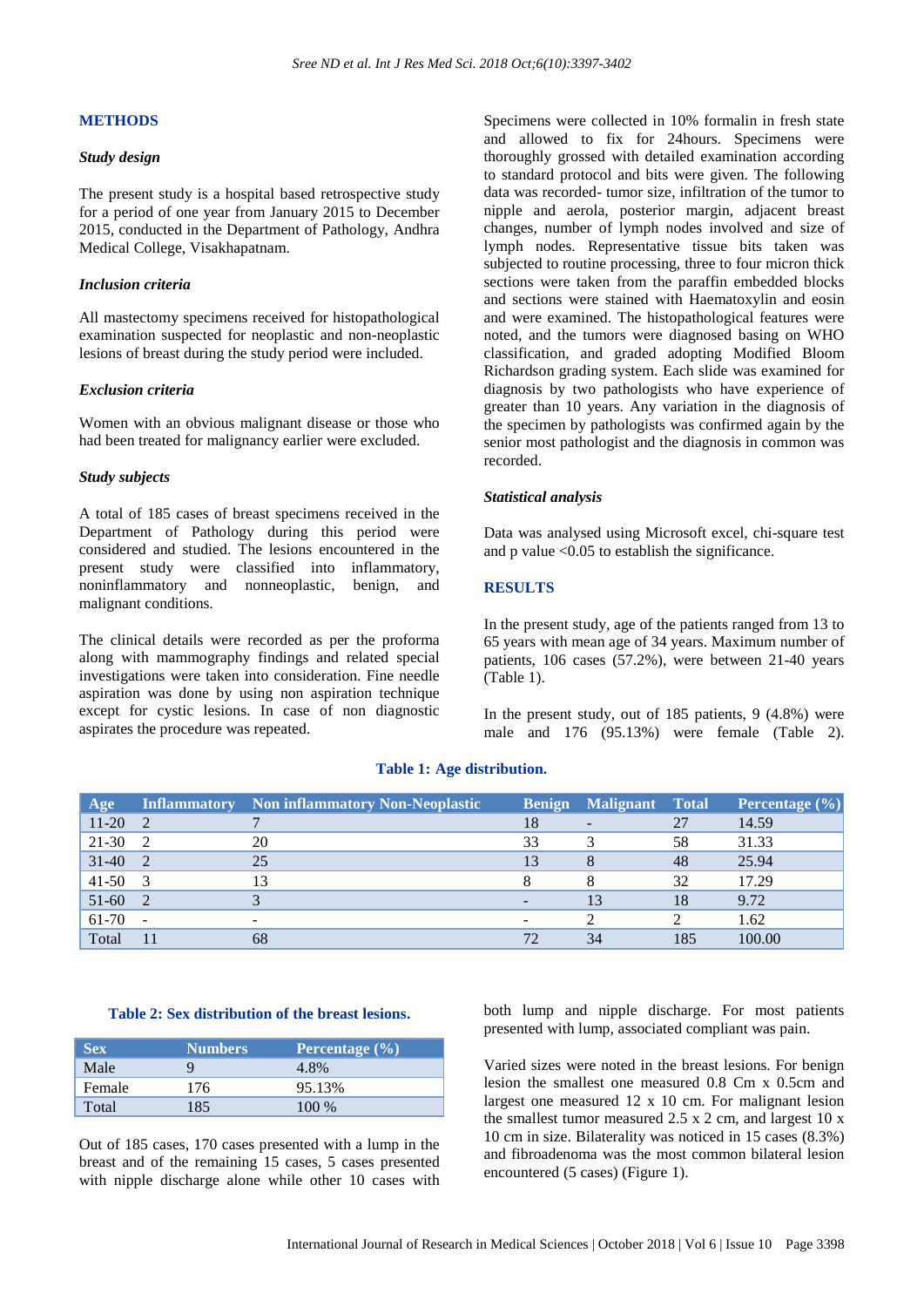

**Figure 1: Pericanalicular type of fibroadenoma (H&E 100X).**



**Figure 2: Gross specimen of breast with infiltrating duct cell carcinoma showing irregular grey white growth.**



### **Figure 3: Infiltrative duct cell carcinoma showing tumor cells arranged in tubules (H&E 100X).**

Out of the total 185 cases that were included for statistical analysis, 151 cases (81.62%) were diagnosed as nonmalignant and 34 cases were malignant (18.37%). Out of 151 cases of nonmalignant lesions, majority of the lesions were diagnosed as fibroadenoma (70 cases) comprising 46.35%, followed by fibroadenosis (36 cases) and fibrocystic disease (23 cases) comprising of 23.84% and 15.23% respectively (Table 3).

# **Table 3: Distributions of non-malignant breast lesions.**

| <b>Lesion</b>       | No. of cases | Percentage $(\frac{6}{6})$ |
|---------------------|--------------|----------------------------|
| Inflammatory        | 11           | 7.28                       |
| Fibroadenoma        | 70           | 46.35                      |
| Fibrocystic disease | 23           | 15.23                      |
| Fibroadenosis       | 36           | 23.84                      |
| Benign phyllodes    |              | 0.66                       |
| Gynaecomastia       | 9            | 5.96                       |
| Duct papilloma      |              | 0.66                       |
| Total               | 151          |                            |

Out of 34 malignant breast lesions, 27 were diagnosed as Infiltrative duct cell carcinoma (79.41%), (Figure 2,3 and 4) followed by medullary carcinoma 4 cases (11.76%) (Table 4).

#### **Table 4: Distribution of malignant breast lesions.**

| <b>Lesion</b>                    | No. of<br>cases | <b>Percentage</b><br>$($ %) |
|----------------------------------|-----------------|-----------------------------|
| Infiltrative duct cell carcinoma | 27              | 79.41                       |
| Medullary carcinoma              |                 | 11.76                       |
| Invasive papillary carcinoma     |                 | 2.94                        |
| Metaplastic carcinoma            |                 | 2.94                        |
| Apocrine carcinoma               |                 | 2.94                        |
| Total                            | 34              | 100                         |



### **Figure 4: Malignant cells arranged in lobules and tubules in infiltrative duct cell carcinoma (H&E 100X).**

In the present study, the various clinicopathological parameters in 27 cases of infiltrating duct cell carcinoma were analyzed. The age range of occurrence of carcinoma breast was between 23 years to 80 year. The mean age was 51.5 years. 14/27 (51.85%) cases were seen in perimenopausal and menopausal age group and 13/27 (48.14%) of cases occurred below 45 years of age.

Nulliparity is considered as a risk factor for carcinoma breast but in the present study 21/27 (77.77%) cases of infiltrating duct cell carcinoma had children less than 2 and 5/27 (18.51%) had children more than 2 in number. One case had history of nulliparity.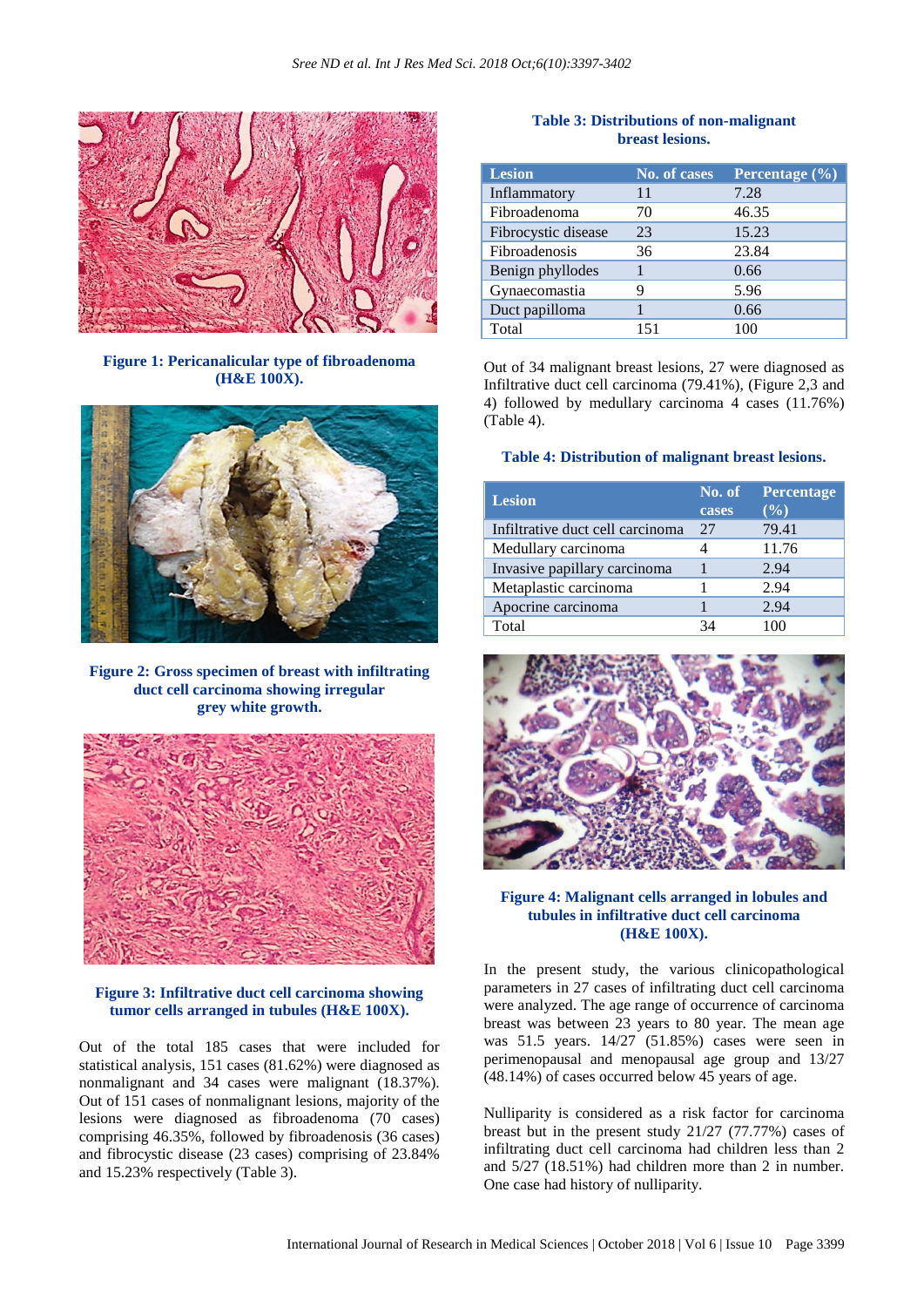The size of tumor was more than 2 cm in 24/27 (88.88%) of cases. The grade of tumor was well differentiated (grade 1) in 18/27 (66.66%) and grade 2 in 5/27 (18.5%) and grade 3 in 4/27 (14.81%) of cases.

Metastatic lymph nodes were seen in 14/27 (51.85%) with less than  $\overline{4}$  lymph nodes involved in 8/14 (57.14%) of cases. Out of these 14 cases with positive lymph nodes 82.8% showed vascular invasion and necrosis in 90.7% of cases. In the present study 19/27 (70.37%) and 8/27 (29.62%) presented with stage I and stage II disease respectively.

# **DISCUSSION**

Out of 185 cases of breast lesions, 151 cases (81.62%) were nonmalignant and 34 cases (18.37%) were malignant. Out of all nonmalignant lesions fibroadenoma constitutes the dominating lesion 70 cases (46.35%). This was similar to study of Mansoor I and another study by Adesunkanmi AR et al, Amr et al, reported 30.7%, Kulkarni et al, 62.32%, Malik et al, 41 %, cases of fibroadenoma.5-9 In present study the most common age of fibroadenoma was second and third decade which is comparable to the above studies.

In the present study, the ratio of benign to malignant lesions were 4.4:1. Kumar M et al, asserted that in Indian rural population the benign breast diseases are 5 to 10 times more common than breast cancers; while Aisha Memon A et al, referred that in west benign breast lesions are 10 times more common than breast cancers.<sup>10,11</sup> Kumar M et al, observed that incidence of benign breast diseases varies in different geographical areas, and benign breast diseases are common in developing countries but due to lack of education women disregard the breast lump.<sup>10</sup> It is necessary that general features of individual breast diseases like incidence, age distribution, symptoms and palpatory findings are crucial and beneficiary for the diagnosis and management of these lesions. Illiteracy, social taboo, unawareness result in delayed diagnosis in both benign and malignant lesions. Such delay in diagnosis of malignant lesions is associated with poor prognosis.

In the present study, 34 cases (18.37%) were malignant. Shanthi V et al, studied 100 breast lesions and found 28% malignant pathology.<sup>12</sup> In a study of Pradhan et al, in Nepal upto  $15.5\%$  cases were malignant.<sup>13</sup> In another study reported from Nigeria, malignant lesions were diagnosed approximately 40% by Mayun et al.<sup>14</sup>

In the present study the mean age at presentation of carcinoma breast was 51.5 years. 51.85% of cases occurred in the post menopausal age group with 48.14% occurring less than 45 years of age. In the study by Ayadi L et al, 51.6% of cases occurred in less than 50 years of age with median age of 51 years.<sup>15</sup> Forty six percent of cases occurred in less than 45 years. In the study by Raina V et al, 49.7% of cases occurred in less than 45 years and 48.5% cases in greater than 45 years.<sup>16</sup> In the study by Saxena S et al, of New Delhi reported that the median age of occurrence of carcinoma breast was 47.8 years.<sup>17</sup> In the present study, out of 34 cases of malignant lesions, the commonest histological type was infiltrating duct cell carcinoma (NOS) type constituting 79.41% of cases. In the studies by Raina V et al, Lokuhetty M, Ayadi L et al, were 92.8%, 86.3% and 83.8% respectively.15,16,18

Out of 34 malignant breast lesions, 27 were diagnosed as Infiltrative duct cell carcinoma (79.41%), followed by medullary carcinoma 4 cases (11.76%) and one case each of metaplastic carcinoma (Figure 5), invasive papillary carcinoma (Figure 6) and apocrine carcinoma. This was similar to a study by Shanthi V et al, in which out of 28 cases 23 cases were diagnosed as ductal cell carcinoma, 2 as lobular carcinoma, 1 as medullary carcinoma, 1 as malignant Phyllodes and 1 case was found to be mucinous carcinoma respectively.<sup>12</sup> Raina V et al, documented 2.9% of lobular carcinoma, medullary carcinoma 1.4% and Ayadi L et al, reported 3, 8% of invasive lobular carcinoma, 3.2% mucinous carcinoma and 0.6% as metaplastic carcinoma.15,16



**Figure 5: Sheets of ductal epithelial cells with squamoid change showing abundant eosinophilic cytoplasm, nucleus with prominent nucleoli and keratin material diagnosed as metaplastic carcinoma (H&E;400x).**



**Figure 6: Tumor cells arranged in papillary fronds with pleomorphic nuclei and abundant eosinophilic cytoplasm with lymphocytic collection diagnosed as invasive papillary carcinoma (H&E;400x).**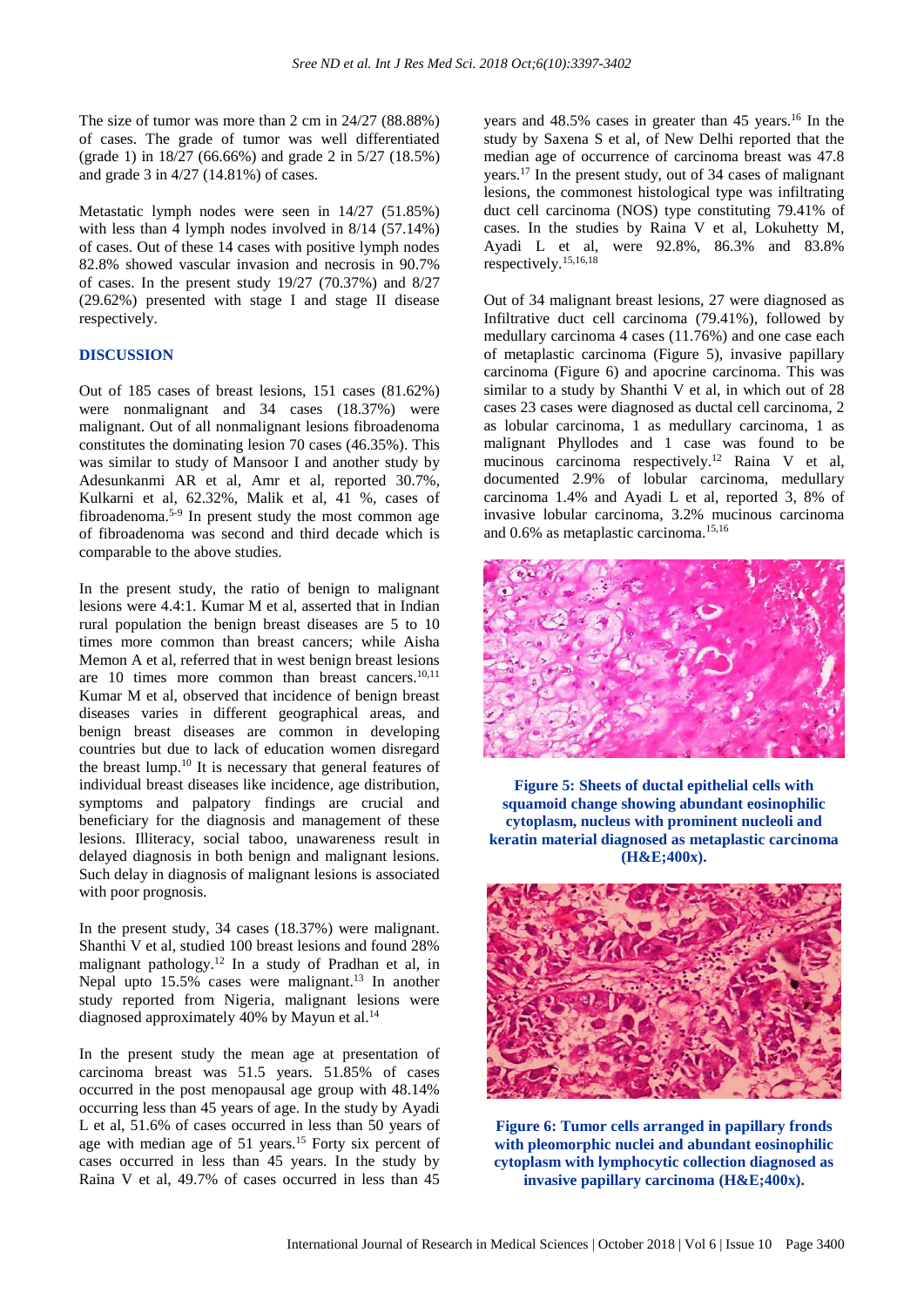Infiltrating duct cell carcinoma is graded using modified Bloom Richardson grading system into three grades.

In the present study, the grade of tumor was well differentiated (grade 1) in 18/27 (66.66%) and grade 2 in 5/27 (18.5%) and grade 3 in 4/27 (14.81%) of cases. In the study by Ahmed Z et al, documented 4.17% as grade 1 tumors, grade 2 were 75.83% and grade 3 tumors as 20%.<sup>19</sup> Mudduwa L et al, reported 14.6% as grade 1 tumors, 36.4% as grade 2 tumors and 49% as grade 3 tumors.<sup>20</sup> The grade 1, grade 2 and grade 3 tumors in the study by Ayadi L et al, was 10.9%, 63.2% and 25.8% (Table 5). $15$ 

In the present study, lymph node metastasis in infiltrating duct cell carcinoma was seen in 51.85% of cases and negative for metastasis in 48.15% of tumors. The number of lymph nodes positive for metastasis, less than 4 in number was 57.14% and those more than 4 were 42.86%. In the studies by various authors like Ahmed Z et al, Mudduwa L et al, Ayadi L et al, and Lokuhetty M, documented lymph nodes positive for metastasis as 74.77%, 57.7%, 65% and 41% respectively.15,18-20

# **Table 5: Comparison of grade of tumor with other studies.**

| <b>Study</b>                  | <b>Grade 1</b> | <b>Grade 2</b> | <b>Grade 3</b> |
|-------------------------------|----------------|----------------|----------------|
| Ahmed Z et al <sup>19</sup>   | 4.17 %         | 75.83%         | 20%            |
| Mudduwa L et al <sup>20</sup> | 14.6%          | 36.4%          | 49%            |
| Ayadi L et al <sup>15</sup>   | 10.9%          | 63.2%          | 25.8%          |
| Present study                 | 66.66%         | 18.5%          | 14.81%         |

Out of 14 cases with positive lymph nodes, 82.8% showed vascular invasion and necrosis in 90.7% of cases. In the study by Ahmed Z et al, vascular invasion was seen in 62.5% of cases and tumor necrosis was seen in 63.33 % of cases.<sup>19</sup>

# **CONCLUSION**

Due to lack of awareness breast diseases present in the late stage of malignancy. Awareness must be generated among women to reduce the morbidity and mortality with breast lesions. The pattern of breast lesions provides valuable information concerning clinicopathological profile of breast lesions. The clinical diagnosis of a breast lump must be correlated with histopathological diagnosis for correct and adequate treatment of patient.

*Funding: No funding sources Conflict of interest: None declared Ethical approval: The study was approved by the Institutional Ethics Committee*

### **REFERENCES**

1. Aziz Z, Sana S, Saeed S, Akram M. Institution based tumor registry from Punjab: five year data based analysis. J Pakistan Med Assoc. 2003 Aug;53(8):350-3.

- 2. Khaliq SA, Naqvi SB, Fatima A. Retrospective study of cancer types in different ethnic groups and genders at Karachi. Springer plus. 2013 Dec 1;2(1):118.
- 3. Siddiqui MS, Kayani N, Pervez S, Aziz SA, Muzaffar S, Setna Z, et al. Breast diseases: a histopathological analysis of 3279 cases at a tertiary care center in Pakistan. J Pakistan Med Assoc. 2003;53(3):94.
- 4. Qin X, Peng Q, Qin A, Chen Z, Lin L, Deng Y, et al. Association of COMT Val158Met polymorphism and breast cancer risk: an updated meta-analysis. Diag Pathol. 2012 Dec;7(1):136.
- 5. Mansoor I. Profile of female breast lesions in Saudi Arabia. J Pakistan Med Assoc. 2001 Jul;51(7):243- 6.
- 6. Adesunkanmi AR, Agbakwuru EA. Benign breast disease at Wesley Guild Hospital, Ilesha, Nigeria. West African J Medi. 2001;20(2):146-51.
- 7. Amr SS, Sa'di AR, Ilahi F, Sheikh SS. The spectrum of breast diseases in Saudi Arab females: a 26-year pathological survey at Dhahran Health Center. Ann Saudi Med. 1995 Mar 1;15(2):125-32.
- 8. Sangeeta K, Vora Ila M, Kanchanmala G, Shanu S. Histopathological spectrum of breast lesions with reference to uncommon cases. Tuberculosis. 2009 Sep;2:1-45.
- 9. Malik M, Salahuddin O, Azhar M, Dilawar O, Irshad H, Sadia SA. Breast diseases; spectrum in Wah cantt; POF hospital experience. Professional Med J. 2010 Sep:17(3):366-72.
- 10. Kumar M, Ray K, Harode S, Wagh DD. The pattern of benign breast diseases in rural hospital in India. East Central African J Surg. 2010;15(2):59-64.
- 11. Memon A, Parveen S, Sangrarasi AK, Malik AM, Laghari A, Talpur KAH. Changing pattern of benign breast lumps in young females. World J Med Sci. 2007;2(1):21-4.
- 12. Shanthi V, Ali K, Rao NM, Krishna BR, Muralimohan KV. Clinicopathological study of breast lesions in females with assessment of correlation between tumor grade and prognostic factors and NBSP. J Biosci Tech. 2001;2(5):367-8.
- 13. Pradhan M, Dhakal HP. Study of breast lump of 2246 cases by fine needle aspiration. J Nepal Medi Assoc. 2008 Oct 1;47(172).
- 14. Mayun AA, Pindiga UH, Babayo UD. Pattern of histopathological diagnosis of breast lesions in Gombe, Nigeria. Nigerian J Med. 2008;17(2):159- 62.
- 15. Ayadi L, Khabir A, Amouri H, Karray S, Dammak A, Guermazi M, et al. Correlation of HER-2 overexpression with clinico-pathological parameters in Tunisian breast carcinoma. World J Surg Oncol. 2008 Dec;6(1):112.
- 16. Raina V, Bhutani M, Bedi R, Sharma A, Deo SV, Shukla NK, et al. Clinical features and prognostic factors of early breast cancer at a major cancer